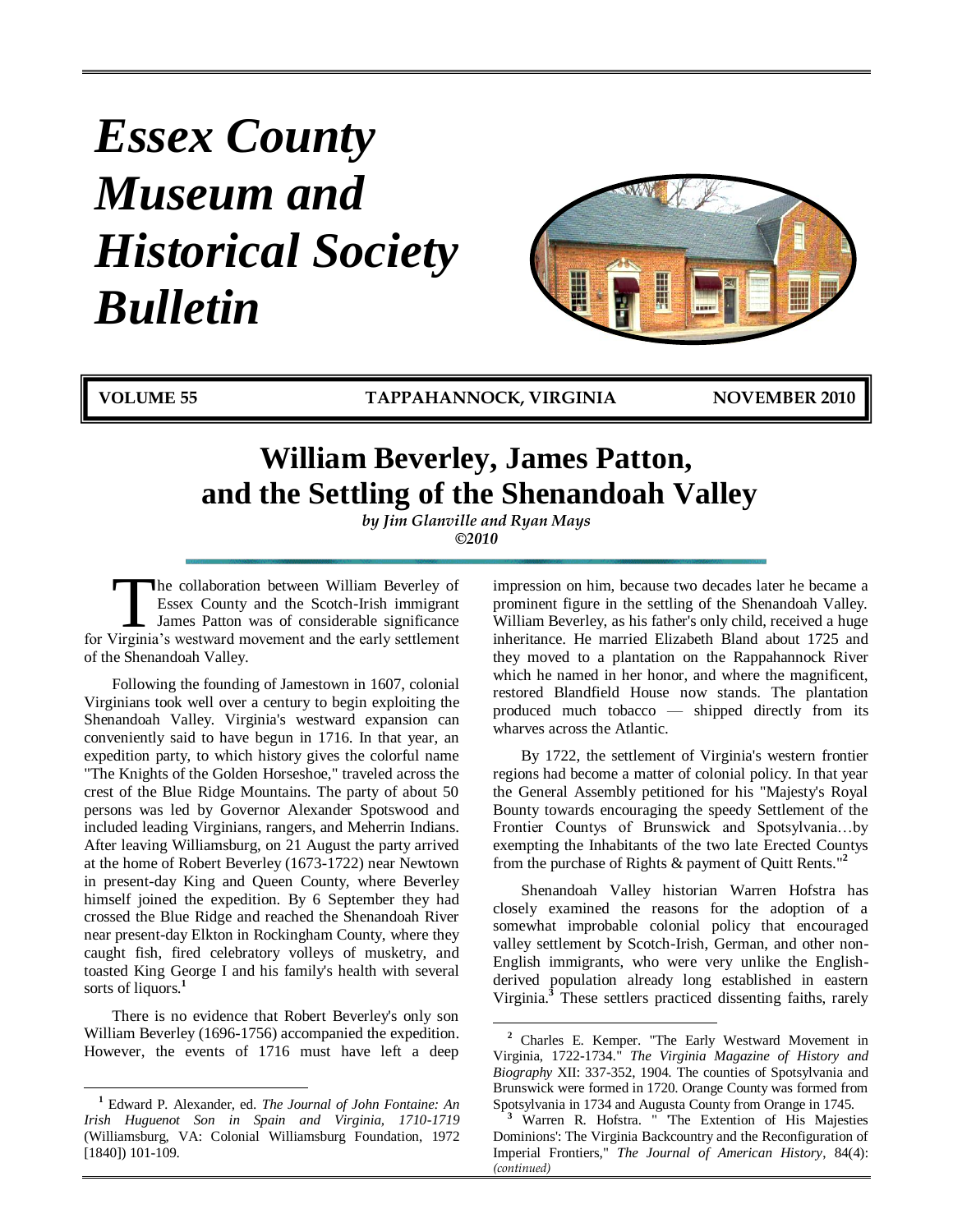held slaves, and did not raise tobacco. Hofstra concluded that their settlements acted as buffers serving British imperial policy in that they: 1. Checked French expansion into the region, 2. Extended English dominion, 3. Secured a region destabilized by Indian conflict, and 4. Occupied mountainous terrain that provided refuge for runaway slaves [and indentured servants].

Grants of frontier land followed. Between 1730 and 1732 Governor William Gooch granted 385,000 acres of Shenandoah Valley land to nine individuals or groups of individuals. Eight of these grants went to men who were neither English nor Virginian. The ninth grant went to William Beverley of Essex County, a Virginia oligarch and member of the elite class of men who had earlier received the Piedmont land grants. To ensure the desired settlement, the grantees were required by Governor Gooch to place one family on every thousand acres of their grant. This requirement fell also upon William Beverley. By 1735, Virginia had issued 87 land patents and about 160 families had settled in the region stretching 50 miles southwest down the Valley from the Potomac River.**<sup>4</sup>**

William Beverley's early interest in Shenandoah Valley land is evidenced by a letter he wrote in 1732: "I am persuaded that I can get a number of people from Pennsilvania to settle on Shenandore, if I can obtain an order of Council for some Land there …"**<sup>5</sup>**

#### *William Beverley and the Beverley Manor Grant*

As was his father before him, William Beverley was a full-fledged member of the Virginia elite. His economic base derived from his land holdings and plantations. For example, in 1745 a partial inventory of his estate listed 119 tenants in five different counties and 61 slaves at four different plantations. Ships trading in and out of Blandfield carried tobacco, slaves, sugar, rum, corn, and a host of other goods.

His political base was in Essex County, where he served for 28 years in the lucrative position of clerk, with the actual work of his office being conducted by deputies. In the House of Burgesses, he represented Orange County (1736-1740) and Essex County (1742-1749). He was appointed to the governor's council in 1752 and served until his death.<sup>6</sup>

The Beverley Manor grant of 118,491 acres (a property of about  $13 \times 14$  miles centered on today's town of Staunton) was made on 12 August 1736 to Sir John Randolph, John Robinson, and Richard Randolph. William Russell and Robert Brooke then purchased the Randolph

1281-1312, 1998. Hofstra's conclusions are on p. 1284.

and Robertson interests, which were three-fourths of the grant, who in turn conveyed their interests to William Beverley.**<sup>7</sup>**



**Figure 1.** *The circa 1740 graveyard at Tinkling Spring Church on the Beverley Manor land grant. Today, this historic site and the nearby spring lie just a few hundred yards from Interstate 64. James Patton's wife is buried here. An adjacent monument tells that her name was Mary Osborne, though we have been unable to substantiate that claim with any primary documentation. Authors' picture.*

This apparently complex transaction seems to have been merely a prearranged contrivance to establish Beverley's title to the land.**<sup>8</sup>**

#### *James Patton*

 $\overline{a}$ 

In contrast to the excellent lifelong documentation of William Beverley, the origins of James Patton are frustratingly elusive; he does not enter the historical record until he was already about forty-five years old. Patton's sole biographer was the Blacksburg-based, regional historian Patricia Givens Johnson who recounts in the first chapter<sup>9</sup> of her biography the received Patton-Preston family genealogy as recorded in the Lyman Draper papers**<sup>10</sup>** and developed by Preston Davie.**<sup>11</sup>** She concluded, "Mystery shrouds James Patton's activities before [his] coming to America." One reviewer of Johnson's biography commented "…[she] tells this story in a simple, straightforward manner, utilizing her limited sources well, although

**<sup>4</sup>** *Ibid*, pp. 1298 and 1303.

**<sup>5</sup>** William Beverley. Letter of 30 April 1732 to a person unknown. Virginia Colonial Papers Box 146, folder 36. Microfilm reel 611, Library of Virginia.

**<sup>6</sup>** Emory G. Evans, "William Beverley," *Dictionary of Virginia Biography,* (Richmond: The Library of Virginia, 1998), volume 1, 477-478. *A "Topping People:" The Rise and Decline of Virginia's Old Political Elite, 1680-1790* (Charlottesville: University of Virginia Press, 2009), 96.

**<sup>7</sup>** Charles E. Kemper, "The Settlement of the Valley." *The Virginia Magazine of History and Biography*, 30(2): 169-182, 1922, footnote p. 175.

**<sup>8</sup>** Jane Dennison Carson, *William Beverley and Beverley Manor* (MS thesis, University of Virginia, 1937), 42.

**<sup>9</sup>** Patricia Givens Johnson, *James Patton and the Appalachian Colonists*, 3rd ed., (Charlotte, NC: Jostens, 1983), 3-15.

**<sup>10</sup>** Mabel Clare Weaks, *The Preston and Virginia Papers of the Draper Collection of Manuscripts* (Madison: State Historical Society of Wisconsin, 1915).

**<sup>11</sup>** William Preston was Patton's nephew and principal successor and became the founding father of a great southern family dynasty that continues today. Descendant Preston Davie (1881-1967) was a wealthy, New York lawyer, who spent many years amassing family records and attempted to establish James Patton's genealogy. Davie's long planned Patton biography was never published, though his genealogical notes and several useful genealogical memoranda he wrote are today housed in the collections of the Filson Historical Society, formerly called the Filson Club.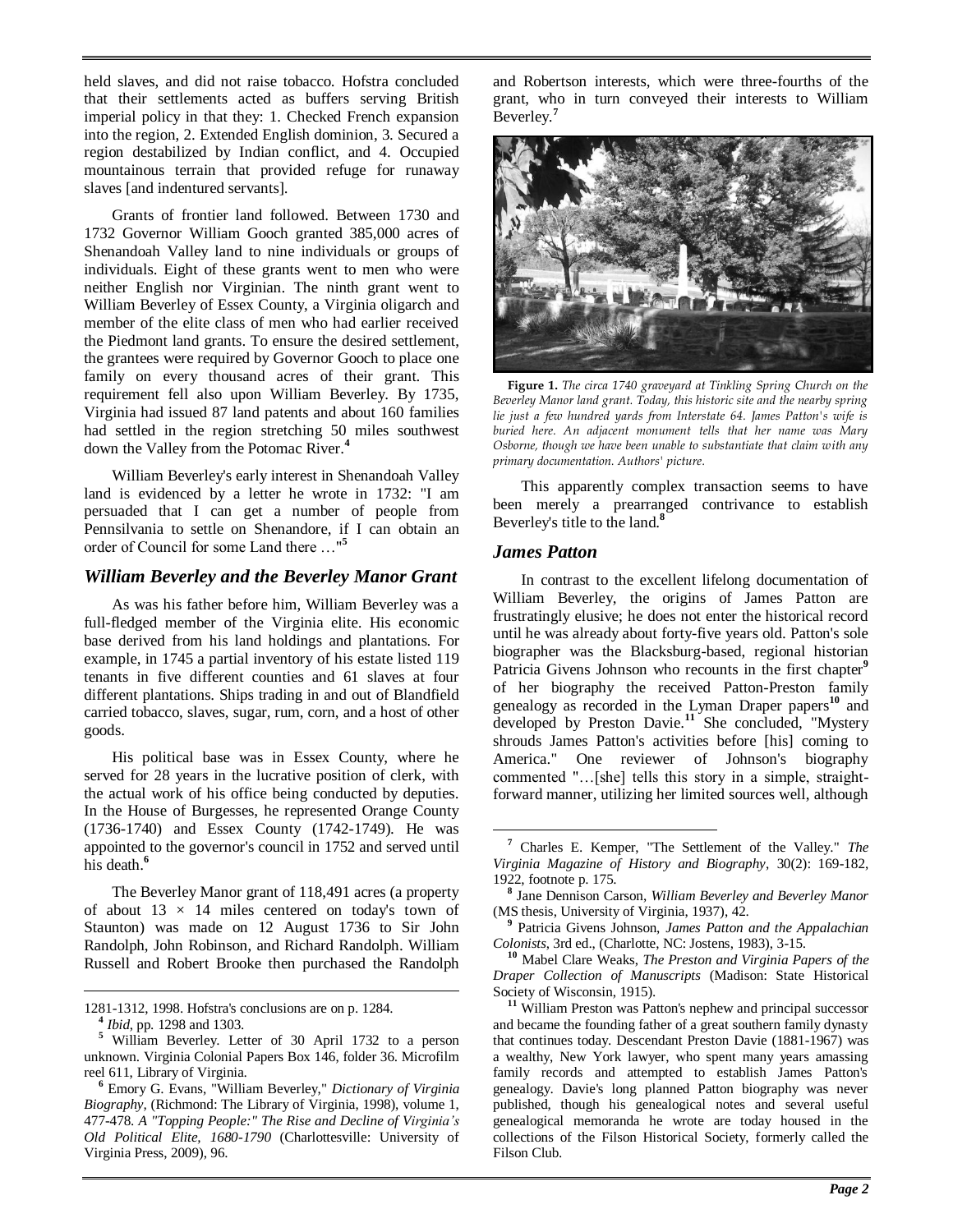occasionally recording family tradition as fact and relying on outdated articles. While she may claim too much for Patton, she is faithful to her subject. He was litigious, dominated county politics, and gave no quarter to Indians, his pastor, or his former associates. Patton was instrumental in settling western Virginia,**<sup>12</sup>** but he was not the stuff of which popular heroes are made."**<sup>13</sup>** However, it is clear from her handwritten notes in her papers,**<sup>14</sup>** that she was highly skeptical of the asserted facts in Preston Davie's genealogical account of James Patton. Specifically, Johnson wrote to the curator of manuscripts at the Filson Club, "I see no real proof that Preston Davie gives of James Patton being the child of Henry Patton other than just a statement that he was."**<sup>15</sup>** Johnson's analysis and conclusion notwithstanding, an internet search today will produce hundreds of genealogy sites that assert without qualification that Henry Patton was the father of James Patton.

Pending further work, which we are pursuing in Irish and English archives, we conclude that all published accounts of James Patton's early life and family history derive from unproven sources.

#### *William Beverley to James Patton Letters of 1737*

Given the vast disparity between their social ranks, it is astonishing to find that James Patton enters the historical record in 1737 as the recipient, in Kirkcudbright, Scotland, of two letters from William Beverley.**<sup>16</sup>** The letters imply that the two men had a long-standing, close relationship, showing they had exchanged a number of earlier, now-lost letters.

On 8 August 1737, Beverley sent Patton, as requested by him, a copy of the order of the Virginia Council granting Beverley western land. Beverley told Patton "I should be very glad if you could import families enough to take the whole off from our hands at a reasonable price and tho' the order mentions families from Pensilvania, yet families from Ireland will do as well." On 22 August Beverley added in his second letter that the grant was for 30,000 acres of land

 $\overline{a}$ 

and offering Patton one-quarter of it in exchange for Patton exerting his "…utmost endeavour to procure families to come in & settle it." In the second letter Beverley also wrote, "I heartily wish you success & a safe return to us" and explained to Patton that he would not be voting for Edwin Conway in the upcoming vote for Speaker of the House of Burgesses. That is a report of little consequence in itself, but remarkable in that it was made by a man of great prominence (Beverley) to another man who at that date was on the record both obscure and inconsequential (Patton).

#### *James Patton at Kirkudbright and Whitehaven, 1737-1740*

Kirkcudbright in Scotland and Whitehaven in England are ports twenty-seven miles apart across the Solway Firth. Three documentary sources recount the activities of James Patton in this vicinity in the final three years before, at the age of about forty-eight, he made his permanent home in the Shenandoah Valley.

Virginia shipping returns**<sup>17</sup>** tell that Captain James Patton of the *Walpole* arrived in Virginia on 26 August 1738 and departed on 23 April 1739. Records of the port of Whitehaven<sup>18</sup> tell of his arrival from Holland on the same vessel on 11 September and 30 October, 1739, and of his shipment of goods to Virginia aboard the *William* on 1 February 1740 (1739 old style) and aboard the *Hope* on 21 April 1740.



**Figure 2.** *Location map for James Patton during the years 1737-1740. Documentary records place him at Kirkcudbright in Scotland and Whitehaven in England – two ports on the Irish Sea. Although there is little doubt that Patton came originally from the north of Ireland, there are no extant contemporary documents to that effect. Authors' diagram.*

The third and most remarkable source of documentary evidence for Patton's activities, comes from the letter books of the Whitehaven merchant, Walter Lutwidge. Lutwidge's letter books,**<sup>19</sup>** with their many references to James Patton,

**<sup>12</sup>** Between 1745 and his death in 1755 Patton held such Augusta County offices as Justice of the Peace, Colonel of Militia, County Lieutenant, President of the Court, and County Sheriff. He also was President of the Augusta Parish Vestry and a member of the House of Burgesses. He earlier held offices in Orange County before Augusta was separated from it.

**<sup>13</sup>** Alan D. Williams, "Review of *James Patton and the Appalachian Colonists* by Patricia Givens Johnson," *The Journal of American History*, 63(2): 386, 1976.

**<sup>14</sup>** Patricia Givens Johnson Papers 1920-1986, Ms88-007. Special Collections, Newman Library, Virginia Polytechnic Institute and State University, Blacksburg, Va.

**<sup>15</sup>** *Ibid*, Patricia Givens Johnson, letter to James R. Bentley of the Filson Club from Camp Springs, Maryland, 22 September 1972.

**<sup>16</sup>** William Beverley. Letters to James Patton on 8 and 22 August 1737. *Letter book, 1737-1744,* microfilm M-1334, John D. Rockefeller, Jr., Library, Colonial Williamsburg. Also, transcribed by Worthington Ford as "Some Letters of William Beverley" *William and Mary Quarterly Historical Magazine*, second series, III: 223-239, 1895.

 $\overline{a}$ **<sup>17</sup>** Virginia Shipping Returns, South Potomac and Accomac Districts, 1735-56, C.O. 5/1445, British Public Record Office. Library of Virginia, Virginia Colonial Records Project microfilm reel 26.

**<sup>18</sup>** Whitehaven shipping records. PRO E190/1460/5, Exchequer, King's Remembrancer Port Books. Library of Virginia Colonial Records Project Reel 930.

**<sup>19</sup>** Walter Lutwidge, *Letter book, 1739-40*, Cumbria Archive item YDX 79/1, microfilm M-1419, John D. Rockefeller, Jr., Colonial Williamsburg.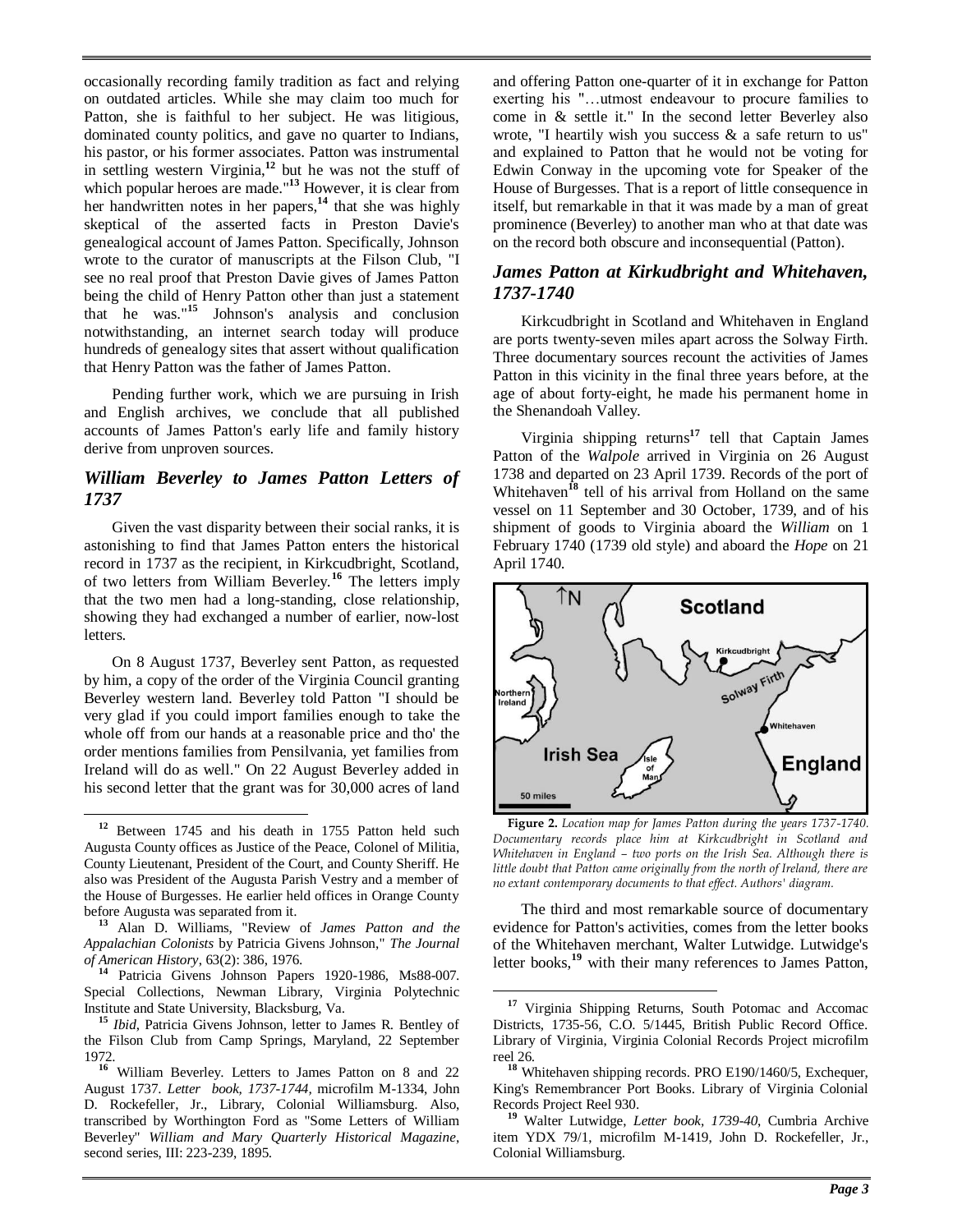came to light about 1960.**<sup>20</sup>** They reveal that Patton and Lutwidge had a stormy relationship, described in some detail by Richard MacMaster.**<sup>21</sup>** Our analysis of the Lutwidge letter book has produced over 40 references to Patton and includes both letters from Lutwidge to Patton and from Patton to Lutwidge.

### *Eighteenth Century Tobacco Trade on the Solway Firth*

The study of tobacco trade between Britain and America has received considerable academic attention.**<sup>22</sup>** Between 1700 and 1750, British tobacco imports doubled, with much of the trade growth occurring at the port of Whitehaven. An important factor in the burgeoning Whitehaven tobacco trade was the development of a Dutch market by Walter Lutwidge and other members of the Lutwidge family.**<sup>23</sup>** However, during this period much fraud occurred in tobacco-importing ports. Smuggling was a problem, as was the corrupt collusion of merchants and customs officials. Collusion happened most severely at Scottish and northwestern ports.<sup>24</sup>

In retirement from a 40-year career as a Customs & Excise officer, Ronald Gibbon amassed documentary evidence relating to historic smuggling and corruption in the Solway Firth region. Based on this evidence, he drafted a manuscript which, after his death, was published in Whitehaven.<sup>25</sup> Gibbon wrote, "Cumbria [the county in which Whitehaven is located] offered particularly good opportunities for smuggling due to its geographical position. Customs duties in both Scotland and the Isle of Man were often quite different from those in England. Goods could be carried across the Scottish Border on foot, or by a short voyage over the Solway, whilst the Isle of Man, was little further. During the 17th and throughout the 18th centuries, important trade-links existed between Cumbria and the New World. Tobacco, spirits, and other goods were legally imported under the watchful eye of

 $\overline{a}$ 

Customs Officers based in Cumbrian ports. Alongside this legitimate trade, smuggling also flourished," (page 7). Gibbon also wrote that "In addition to goods smuggled into Cumbria from Scotland, the Isle of Man and Ireland, there was a considerable 'trade' in contraband from other countries," (page 11). Another method of defrauding the customs involved "Drawback." Duty was payable on tobacco when it entered England, however if the same tobacco were to be subsequently re-exported, the owner could reclaim the original payment as drawback. Around 1724 the tax collector at Dumfries reported evidence that the eminent Whitehaven tobacco merchant Thomas Lutwidge was involved in this type of fraud. In another scheme, hogsheads of tobacco on which the drawback may have been legitimately paid were often slipped to the Isle of Man (in far larger quantities than necessary for consumption there). Gibbon concluded, "…[T]he Collectors at Whitehaven and Dumfries were convinced that most of it was re-packed and returned illegally into Britain in small boats," (page 13).

# *Conclusions and Speculations*

It has long been recognized that the collaboration between William Beverley and James Patton was a key factor in the early settlement of the Shenandoah Valley of Virginia. However, it has never been made clear on what basis the collaboration developed, and how it came that by 1737 Beverley was treating Patton as a trusted and respected associate. For many years, Patton-Preston family historians have hinted that before coming to America, Patton had been involved in some nefarious activity. For example, Thomas Marshall Green wrote that Patton was "…a man of some property, acquired by privateering on the Spanish main."**<sup>26</sup>** Surely, if circumstantial evidence carries any weight, for engagement in disreputable activity involving Virginia, the Solway, and tobacco, James Patton was the right man at the right place at the right time.

We speculate that by 1737 Beverley and Patton already had a long standing business relationship and that mutual profit from some unspecified, questionable activity cemented the relationship between them. Lutwidge's letter books show that Patton in 1739 and 1740 dared Lutwidge to take legal action against him. However, the generally highly litigious**<sup>27</sup>** Lutwidge failed to take such action, leaving Patton to travel to Virginia in peace. Indeed, Patton seems to have acted with the knowledge that his future position in Virginia was guaranteed by Beverley.

Unless further documentary evidence appears, we will never know quite what was going on between Beverley and Patton prior to 1737. However, notwithstanding the absence of direct evidence, the circumstantial evidence that *something* was going on is persuasive.

**<sup>20</sup>** Edward. Hughes, *North Country Life in the Eighteenth Century,* Volume 2, *Cumberland and Westmoreland* (London, Oxford University Press, 1965), 34-35.

**<sup>21</sup>** R. K. MacMaster, "Captain James Patton Comes to America 1737-1740," *Augusta Historical Bulletin* 16(2): 4-13, 1980.

**<sup>22</sup>** Jacob M. Price, *Tobacco Atlantic Trade: the Chesapeake, London, and Glasgow, 1675-1775*, ten reprinted articles, (Aldershot: Ashgate Variorum, 1995).

**<sup>23</sup>** Alan W. Routledge, *Whitehaven: History and Guide,* (Stroud: Tempus, 2002), 57. Chapter 5 of this work, pp. 52-62, is titled "The American Connection." Incidentally, it notes that George Washington's grandmother Mildred Gale is buried in St. Nicholas Church in Whitehaven.

**<sup>24</sup>** Robert C. Nash, "The English and Scottish Tobacco Trades in the Seventeenth and Eighteenth Centuries: Legal and Illegal Trade, *The Economic History Review*, New Series. 35(3): 354- 372, 1982. See also, T. C. Barker, "Smuggling in the Eighteenth Century: The Evidence of the Scottish Tobacco Trade," *The Virginia Magazine of History and Biography*, 62(4): 387-399, 1954.

**<sup>25</sup>** Ronald T. Gibbon, *To the King's Deceit: a Study of Smuggling on the Solway* (Whitehaven: The Friends of Whitehaven Museum, 1983).

 $\overline{a}$ **<sup>26</sup>** Thomas Marshall Green, *Historic Families of Kentucky* (Cincinnati: Robert Clarke, 1889), 8.

**<sup>27</sup>** Christine Churches, "Business at Law: Retrieving Commercial Disputes from Eighteenth-century Chancery," *The Historical Journal*, 43(4): 937-954, 2000.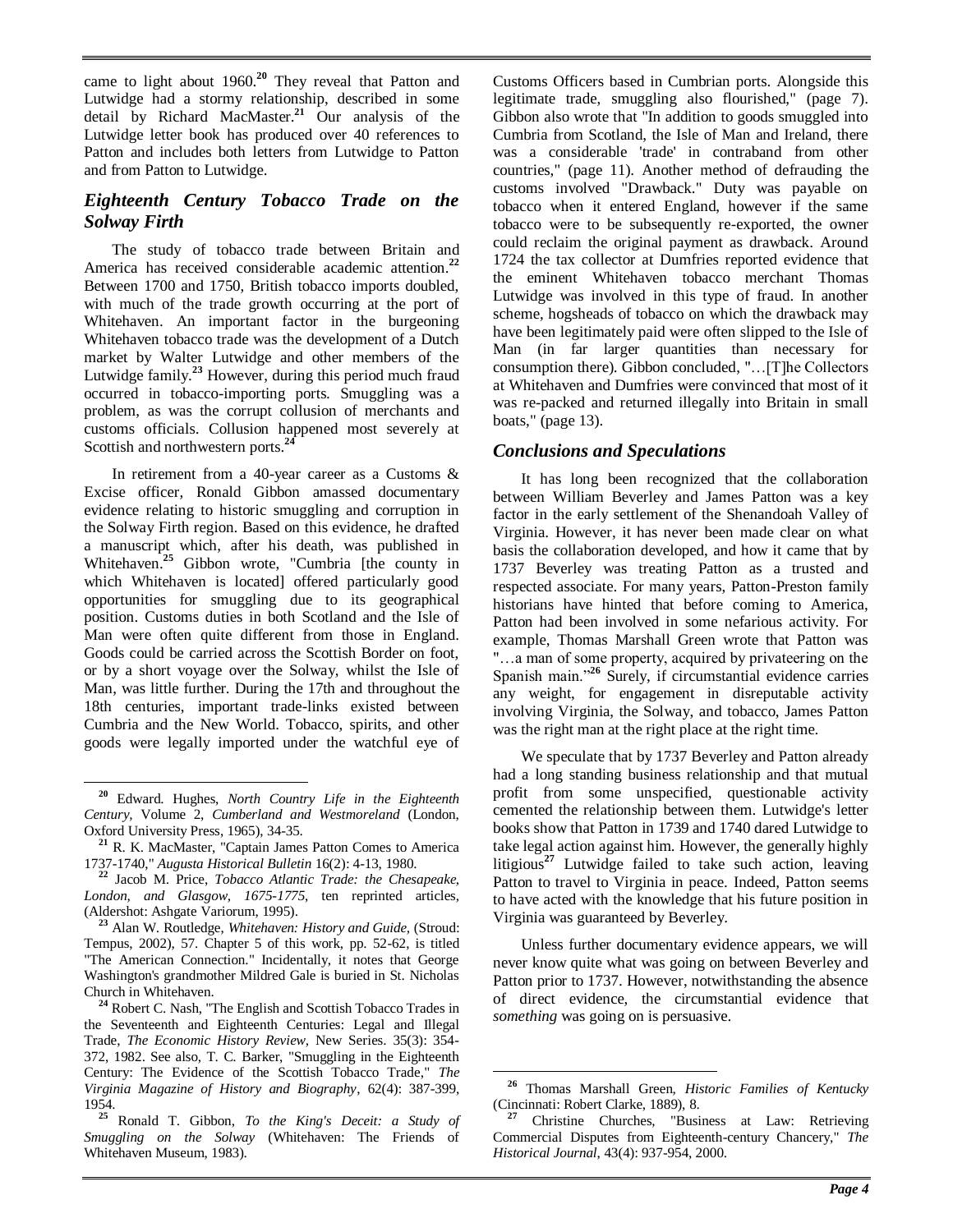

**TO COLONEL JAMES PATTON AND PIONEERS WHO LOST THEIR LIVES IN THE DRAPERS MEADOW MASSACRE JULY – 1755 ERECTED BY THE ALLEGHENY CHAPTER D. A. R. BLACKSBURG 1938**

**Figure 3.** *The well-weathered James Patton memorial bronze plaque near the Smithfield Plantation in Blacksburg. Authors' picture.*

# **Acknowledgments**

We thank Mary Kegley and Brent Tarter for their criticisms and suggestions as we developed this manuscript. Thanks to Alan Routledge in Whitehaven for helpful discussions. Thanks to the staffs of the interlibrary loan offices at Newman Library at Virginia Tech and the Library of Virginia, the staff at Special Collections at Newman Library at Virginia Tech, and to Deena Flinchum.

# **About the Authors**

*Jim Glanville* lives in Blacksburg and is a former Virginia Tech chemistry professor who has published over twenty articles in historical and archeology journals since he retired six years ago. *Ryan Mays* is a staff biologist at Virginia Tech specializing in forest ecology and entomology. He is a Blacksburg native and a student of the early settlement of Southwest Virginia using primary documents. Ryan is currently working on the first-ever biography of the surveyor-explorer Colonel John Buchanan — James Patton's son-in-law. This article is the first collaboration between these authors.



Anticipating the upcoming 150th anniversary of the Civil War, and to ensure preservation for future generations, we are asking our members and the Essex community at large to consider submitting any original artifacts, documents, or other items of interest relating to the War Between The States, either on loan or by gift, for potential inclusion in our new CW150 exhibit. By appointment, we can also digitally scan your documents and photographs while you wait. Please contact the museum:

#### **Anne Jackson**

Virginia Civil War 150 Commission (Chairman for Essex County) Archivist, Essex County Museum and Historical Society 218 Water Lane, Tappahannock, VA 22560 804-443-4690